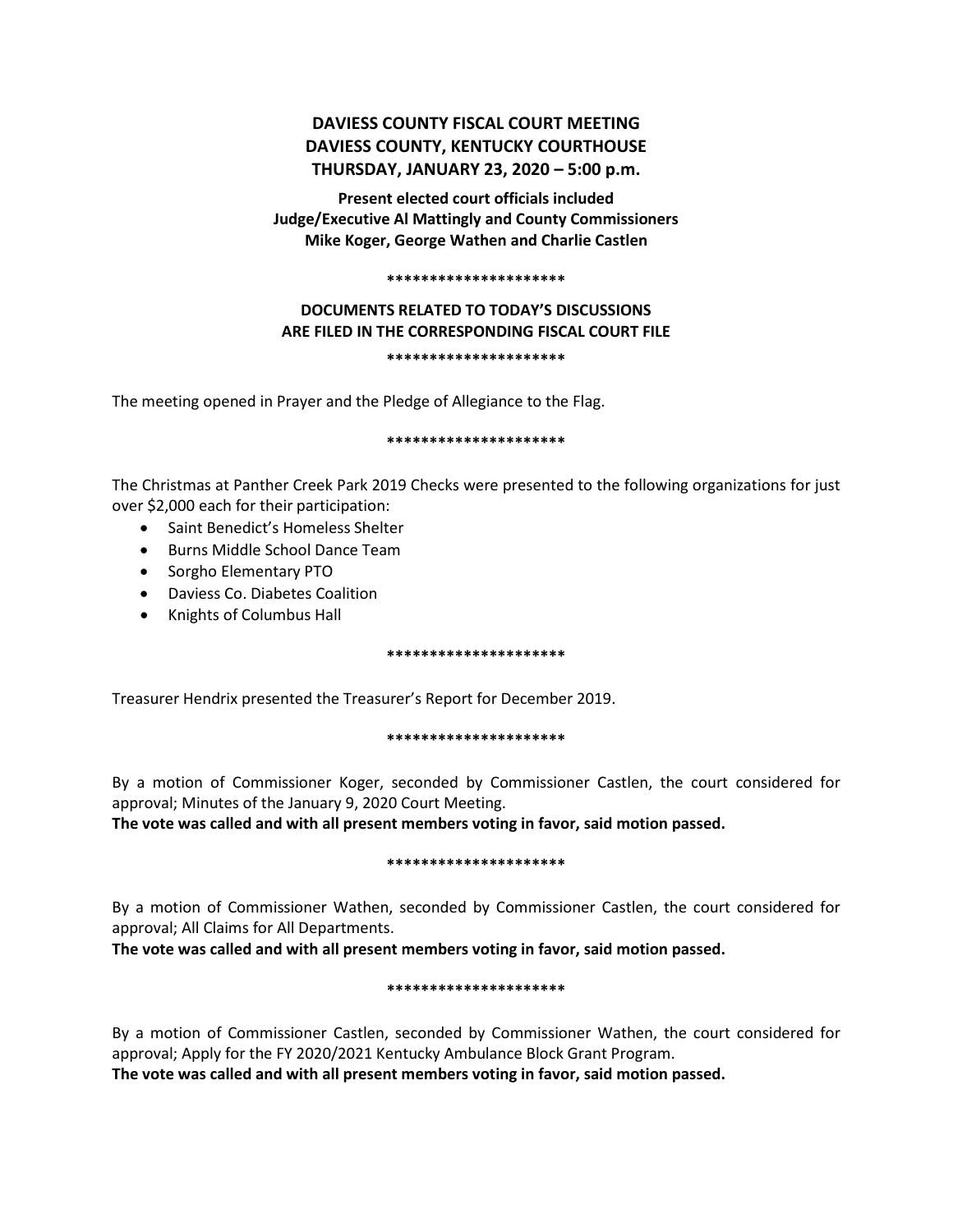#### **\*\*\*\*\*\*\*\*\*\*\*\*\*\*\*\*\*\*\*\*\***

By a motion of Commissioner Wathen, seconded by Commissioner Castlen, the court considered for approval; Rescind prior Awarding of Bid No. 33-2019: New Front End Loader.

Purchasing Agent Jordan Johnson explained, "This awarded bid was found to have undisclosed exceptions and I recommend rescinding said award."

### **The vote was called and with all present members voting in favor, said motion passed.**

### **\*\*\*\*\*\*\*\*\*\*\*\*\*\*\*\*\*\*\*\*\***

By a motion of Commissioner Wathen, seconded by Commissioner Koger, the court considered for approval; Award the following Bids:

- No. 33-2019: New Front End Loader to Erb Equipment for \$216,080.
- No. 50-2019: Judicial Center Elevator Repair to DC Elevator for \$10,600.

Regarding Bid No. 33-2019, Mr. Johnson stated, "Originally, Erb Equipment bid a 644 WH Loader, however, this model is no longer manufactured new. Their current 2020 model is a 644L WH and its specifications have been evaluated by the respective departments to determine that the machine is equivalent/superior to the original bid."

**The vote was called and with all present members voting in favor, said motion passed.** 

### **\*\*\*\*\*\*\*\*\*\*\*\*\*\*\*\*\*\*\*\*\***

By a motion of Commissioner Koger, seconded by Commissioner Castlen, the court considered for approval; Promote Chris Howard to permanent part-time in the Parks Department effective 1/24/2020. **The vote was called and with all present members voting in favor, said motion passed.** 

#### **\*\*\*\*\*\*\*\*\*\*\*\*\*\*\*\*\*\*\*\*\***

Judge Mattingly read the First Reading of KOC A.96.02 (2020) #1-2020 – Budget Amendment #2.

Judge Mattingly explained, following a recent grant award, the budget must be amended to reflect those new dollars and this ordinance allows for that amendment.

# **Comments:**

No comments received.

### **\*\*\*\*\*\*\*\*\*\*\*\*\*\*\*\*\*\*\*\*\***

# **Public Comments:**

Jason Potts of Maceo stated, "I am here tonight with a nonpartisan group of your fellow Americans, Kentuckians, and Daviess Countians to bring to you a concern and ask for your help. Judge Mattingly, I know you're a competitive shooter. Judge and Commissioners, in the past, I've heard you all express your support for the Second Amendment. We appreciate that support. You share that common ground with us. Our Second Amendment rights have been under attack at the federal level for decades. Historically, Kentucky has been a relatively friendly place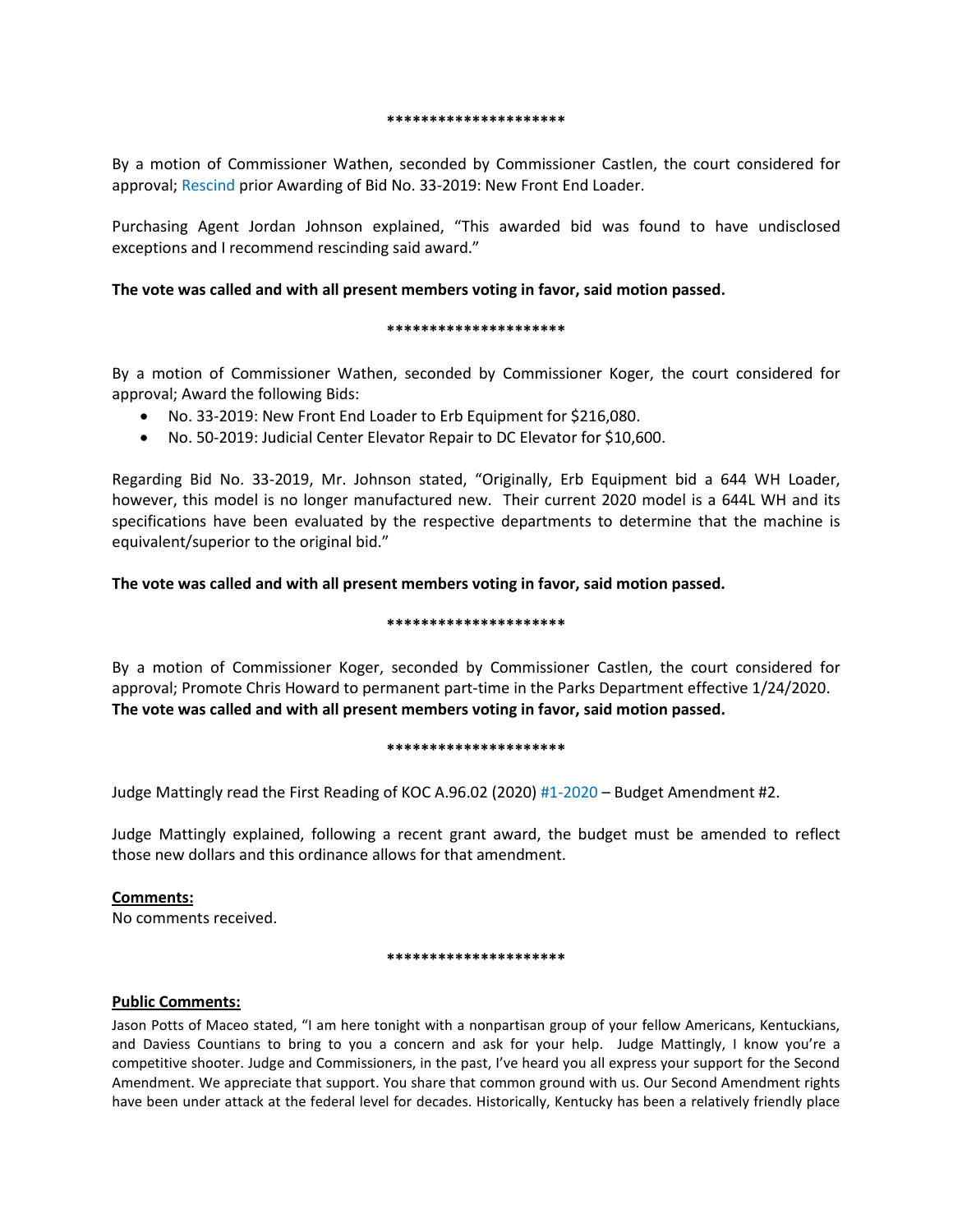to be a law-abiding gun owner. There have been bills proposed in the 2020 Kentucky regular legislative session that, if passed, would infringe upon your constituents' Second Amendment rights. In a large, unprecedented, grassroots movement; Kentucky's Second Amendment supporters are contacting their state representatives and holding rallies in Frankfort to make their opposition to these bills known. In addition, opponents of these bills have been working with the elected county officials in each of Kentucky's 120 counties to designate their counties a Second Amendment sanctuary. To say that effort has been a success, especially in such a short time, would be a massive understatement.

As of earlier today, elected representatives in 93 counties have voted to designate their county a Second Amendment sanctuary, including 4 counties that passed a resolution but are still working to strengthen it. Additionally, 20 counties have either a meeting or a vote scheduled, 6 counties are currently working with their county officials in preparation for a meeting or a vote, and 1 county hasn't taken any action yet. Notably, no counties have voted against the Second Amendment sanctuary designation. It's awesome to see the elected representatives in so many counties taking a stand to protect the Constitutionally-guaranteed rights of the citizens of their counties. Some will argue that the bills being considered in the state legislature – including red flag laws and bans on ownership of common, legally-owned semi-automatic rifles – are "not really all that bad." We would disagree. But we're not concerned only about this current batch of laws. As we've seen both in the US and elsewhere, the opponents of gun rights take an incremental approach; and will not be satisfied until all legal gun owners are disarmed. Today's semi-automatic rifle ban will inevitably lead to tomorrow's ban on your over-under shotgun you use for sporting clays or the revolver you keep in your nightstand to defend your family. Plus, a governor can bypass the legislative process and issue an executive order to enact Second Amendment infringements. It could take months or years for the legislature to right the wrongs of previous legislators or of a misguided governor. In Western Kentucky, we've had a longtime, legitimate complaint that we're invisible to Frankfort. This issue is no exception. To the people in Frankfort who support these sorts of bills, we're a bunch of nameless, faceless obstacles standing in the way of their dreams of a disarmed Kentucky. But look out in this crowd. I know that we're anything but that to you all. We're your neighbors and friends. We go to the same churches as you and shop at the same stores. Our kids are in the same classes at school. We need to be a buffer between us and the unconstitutional laws that could come out of Washington and Frankfort. We know you have some concerns about taking this action. You have stated that you want to keep Daviess Co.'s executive branch out of matters that you feel should be left to the federal- and state-level legislative and judicial branches. But if those bodies pass an unconstitutional law, Daviess Co.'s executive branch will, in fact, become involved in it by being called upon to enforce it. If you are OK with that, then do nothing. If you are not, then we urge you to pass this resolution and state your opposition to unconstitutional laws. I've heard it said that a Second Amendment Sanctuary sounds too much like an Immigration Sanctuary, as some communities across the nation have designated themselves. There is a key difference. While illegal immigrants do have some Constitutionallyprotected rights, the act of illegal immigration itself is not a right protected by the Constitution. We're asking you to resolve to protect a right that is guaranteed by the Constitution. Proponents of Immigration Sanctuaries are not. There has been some concern that a resolution has no legal standing and is just a symbolic gesture. But let me remind you of the power of symbolic gestures. The Declaration of Independence was a symbolic gesture. Rosa Parks refusing to move to the back of the bus was a symbolic gesture. The 93 other Kentucky counties already declaring themselves Second Amendment sanctuaries was a symbolic gesture. You doing the same for Daviess Co. will be a symbolic gesture. What all of these have in common is that they draw a line in the sand. They loudly and clearly state, we do not agree with oppressive laws, and we will not comply with them. The representatives in the 93 other counties that have already taken this step have overcome the concerns you have expressed, and we are confident that, working together, we can overcome them in Daviess Co. Locally, we have a Facebook group with more than 2,200 members, and we have gathered more than 2,500 signatures on a petition, both in support of this effort. The large group gathered here tonight, the members of the Facebook group, and the large group who have signed this petition want you to do whatever it takes to make Daviess Co. number 94 on the list of Kentucky counties whose elected representatives have resolved to protect their constituents from unconstitutional laws. We formally request that you sign a resolution declaring Daviess Co. a Second Amendment Sanctuary."

Mr. Potts presented to the court a suggested resolution for them to consider.